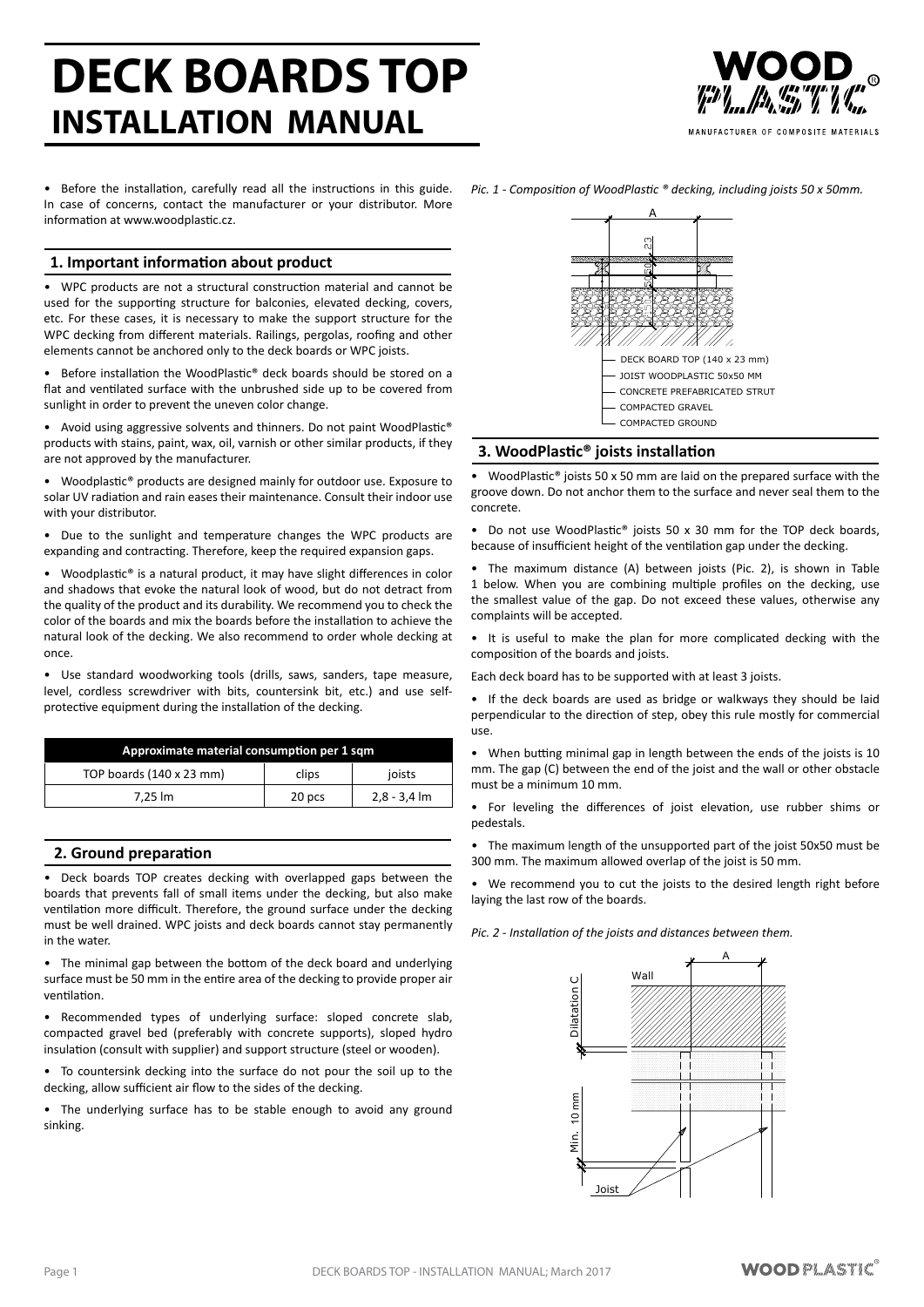*Tab. 1 - Recommended spacing between joists for TOP boards, see Pic. 2, 4.*

| The angle between the deck board and<br>the joist                                                                                                               | $90^\circ$ | 45°   | $30^\circ$ |
|-----------------------------------------------------------------------------------------------------------------------------------------------------------------|------------|-------|------------|
| RECOMMENDED distance (A) between<br>joists for commercial and residential<br>use according to EN 15534-4. Deck load<br>capacity - 1100 kg/sqm.                  | 250mm      | 175mm | 125mm      |
| MAXIMUM allowed distance (A)<br>between the joists for residential use<br>according to EN 15534-4. Deck load<br>capacity -800 kg/sqm.                           | 300mm      | 210mm | 150mm      |
| MAXIMUM allowed distance (A)<br>between the joists for residential use<br>according to ASTM D6662-01 and ASTM<br>D7032-04. Deck load capacity - 450 kg/<br>sqm. | 350mm      | 250mm | 175mm      |

#### **4. Deck boards installation**

The direction of installation of the TOP deck boards is definite. Due to the asymmetric shape of the sides, TOP deck boards can be installed only in one direction to create overlapped ventilation gap.

**Caution** - clip can be screwed to the joist only on one side of the board, the second side of the board is almost covering the clip and prevents fastening the screw.

Each crossing of the board and the joist has to be fixed with clips or screws.

- The overlap of the boards is not recommended (max. 50 mm).
- Do not adjust the stainless steel clips.
- • Do not use the clips from the other suppliers.

START clip is intended to fix the outer boards (the first or the last board). It is recommended to sink the clip slightly into the joist not to lift the board from the joist. If it is not possible to fix the outer boards using the START clip, deck board can be fixed with the screw.

STANDARD clip TOP clip is intended to fix the deck boards inside the layout of the decking. Slide STANDARD clip into the groove in the board. Fix the clip with the screw into the joist. Then slide the next row of the boards into the already fixed clips. Clips makes the expansion gap of 3 mm between the boards (Pic. 3). If necessary it is possible to hit the board with the rubber hammer, to help it slide perfectly to the clip. Control the uniformity of the gap in the entire length of the board.

*Pic. 3– Installation of the TOP deck boards using stainless steel clips and screws.*



*Tab. 2 - Recommended expansion gaps (for the 4m boards) depending on the temperature fluctuation and weather, see Pic. 4, 5.*

| Air temperature                                                                      | Under<br>$+10^{\circ}$ C | $+10^{\circ}$ C up<br>to $+25^{\circ}$ C | Above +25°C in<br>the shade |
|--------------------------------------------------------------------------------------|--------------------------|------------------------------------------|-----------------------------|
| Distance between the deck<br>boards (in length) - B                                  | 5 mm                     | 4 mm                                     | $3 \text{ mm}$              |
| Gap between the ends of<br>the boards (both in length<br>and width) and the wall - C | $12 \text{ mm}$          | $10 \, \text{mm}$                        | $10 \text{ mm}$             |

*- When installing the CUSTOM LENGTHS deck boards more than 4m long add 1 mm to the required expansion gap for 1 m of the extra length of the board.*

• Always predrill the hole for the screw in the case of the START clip. For the STANDARD clip TOP, we highly recommend the predrilling. Use the 2 mm drill for the screws 3,5 mm.

Tighten the stainless steel screws carefully  $-$  do not forget to set the proper torque.

• For the joists 50x50 mm, the clips are supplied with the screws 3,5 x 35.

*Pic. 4 – Deck board installation.*

*.*



• For connecting deck boards use 2 STANDARD clips TOP and 2 parallel joists (Pic. 5).

• Keep the expansion gap (B) between 2 following boards (see the Table 2 and Pic. 5).

*Pic. 5 - Butting deck boards with STANDARD clip TOP.*



#### **5. Finishing the installation**

• We recommend cutting the overlapping boards after the completion of the installation. If possible, cut the boards at uniform surface temperature of the decking because of thermal expansion of WPC material.

- To cover the sides and support structure of the decking use finishing boards.
- For fastening the finishing boards use stainless steel screws for example 4x60 mm.
- Fasten the screws to the middle of the deck board (about 10 mm from the top edge).
- It is required to predrill a hole for the entire length of the screw (when using the screw 4x60 mm predrill the hole with the 3 mm drill).
- The screws should be applied every 400 mm, but depending on the load on the finishing board, decrease the distance between them.
- For the accurate attachment of the finishing board cut out a small piece of the finishing board to embed into the START clip.
- If necessary, finishing boards can be bended and shaped after warming.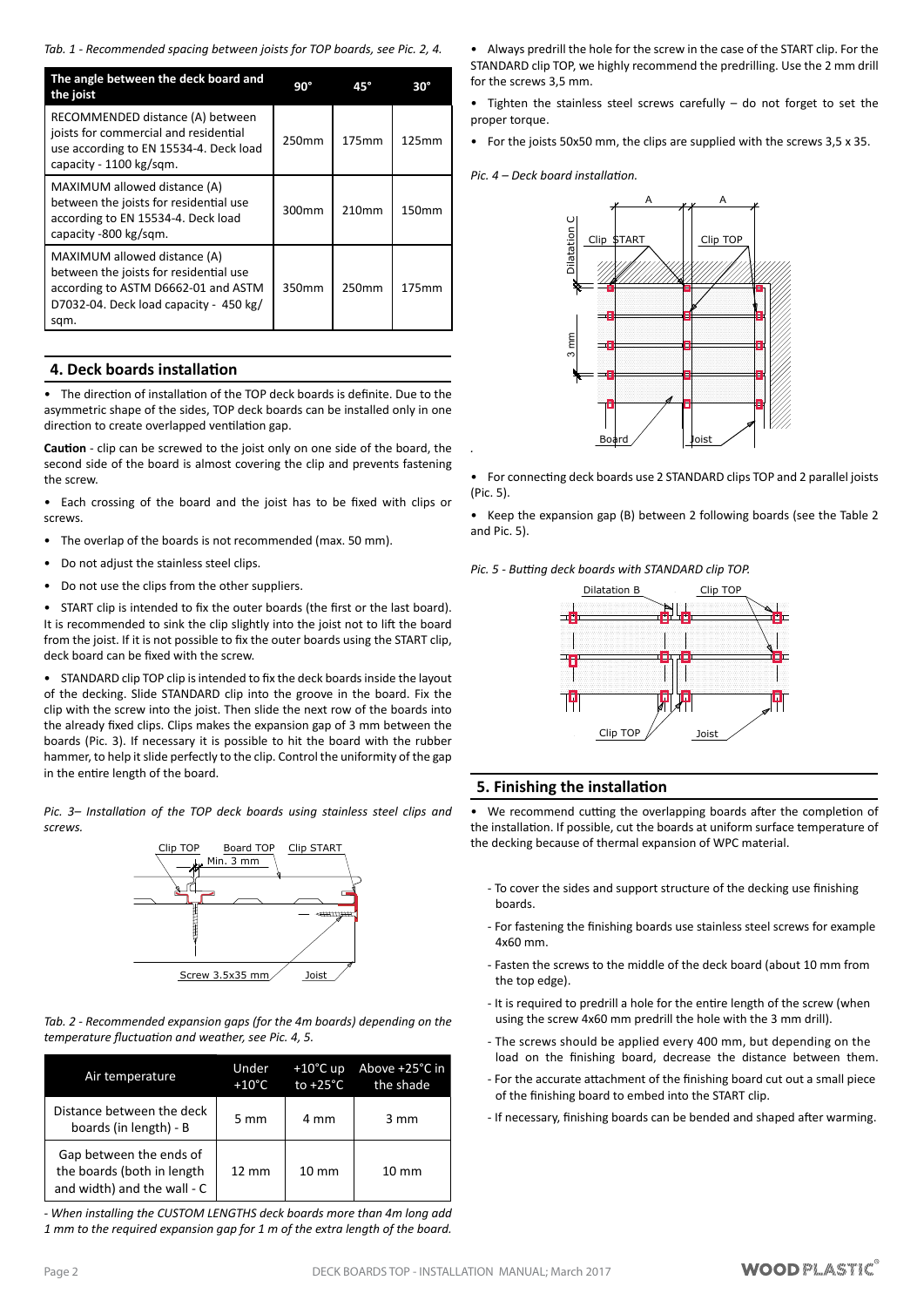# **DECK BOARDS TOP MAINTENANCE, PROPERTIES, WARRANTY**



MANIIFACTURER OF COMPOSITE MATERIALS

### **Maintenance after the installation**

Right after the installation rinse the decking with water, you can use the high pressure cleaner (max. 80 bars, spray from a constant distance of 400 mm and do not use rotating nozzle). It is important to get all dust from the decking to significantly reduce effect of water-dust spots (see Properties of the Material).

### **PREVENTIVE PRECAUTIONS**

For TOP deck boards, it is especially important to ensure perfect drainage and easy ventilation of the decking. Therefore, ensure that the gap between the boards stays without dirt. Remove dust, leaves, pine needles, etc. from the decking by sweeping or rinsing.

We recommend washing the decking twice a year (in spring and autumn) with soapy water. Use a hard brush (brush the boards gently in the longitudinal direction) followed by rinsing the entire surface of the decking with a stream of clean water (you can also use the pressure washer).

• Avoid the formation of dirt, scratches and stains. Grease and oil stains must be removed as soon as possible.

Avoid contact of the decking with direct fire and protect it from embers. For location of a fireplace or grill on the decking, we recommend installing a nonflammable surface.

#### **REMOVING THE DIRT AND STAINS**

Avoid using aggressive solvents and thinners. Do not paint WoodPlastic® products with stains, paint, wax, oil, varnish or other similar products, if they are not approved by the manufacturer.

| Tab. 3 – Removing common dirt and satins from WoodPlastic® decking. |  |
|---------------------------------------------------------------------|--|
|                                                                     |  |

| Type of dirt                     | The cause and reason                                                                                                                                                                           | The method of removal                                                                                                                                                                                                                                                                                     |
|----------------------------------|------------------------------------------------------------------------------------------------------------------------------------------------------------------------------------------------|-----------------------------------------------------------------------------------------------------------------------------------------------------------------------------------------------------------------------------------------------------------------------------------------------------------|
| Normal dirt                      | Dust and ash in the air, mold, pollen, etc.                                                                                                                                                    | Use common household cleaners (or special product for WPC decking) with scrub<br>brush or pressure washer and after rinse.                                                                                                                                                                                |
| Color stains                     | Red wine, concentrated fruit juices, soft<br>drinks, etc.                                                                                                                                      | Immediately rinse the surface of the boards with fresh water, then brush lengthwise<br>and rinse again.                                                                                                                                                                                                   |
| Greasy spots                     | Oils, fats, sunscreen products, grilled<br>foods, etc.                                                                                                                                         | Immediately rinse with clean water, then use a degreaser (soap or a special product<br>for WPC decking) and scrub brush or pressure wash the stain and then rinse with<br>clean water. The remainder of the stain (if some exist) will disappear within a few<br>weeks when exposed to UV light and rain. |
| <b>Resistant stains</b>          | Stains from mold, fungus, moss, leaves<br>and other organic material.                                                                                                                          | Use cleaners containing chlorine. Before using cleaning products, rinse the decking.<br>Apply the cleaner and let it work, then rinse the treated area with clean water.<br>Always follow the instructions and precautions on the cleaner packaging.                                                      |
| Water-dust spots                 | Slowly evaporating water keeps dust<br>or pollen on the surface of the decking<br>mostly in the partially sheltered areas<br>(like around and under patio furniture,<br>planters, eaves, etc.) | Rinse with clean water then use common household cleaners. Scrub and brush<br>lengthwise and rinse again. These areas need to be cleaned on a regular basis to<br>avoid staining.                                                                                                                         |
| Yellow shade of<br>board surface | Maturation of the wood component                                                                                                                                                               | This is a natural process of board surface maturation after exposure to sunlight and<br>water. Yellow shade of the surface gradually disappears. The process can be partially<br>accelerated by frequent rinsing.                                                                                         |
| Surface scratches                | Movement of the furniture, rocks, etc.                                                                                                                                                         | Clean the surface with scrub brush lengthwise and rinse. If the scratches are visible<br>you can use very light grade sandpaper sponge (for STAR and STYLE designs) or scotch<br>brush (FOREST and RUSTIC designs) to gently remove the scratches lengthwise and<br>rinse.                                |
| <b>Burned</b> areas              | Embers from the grill, cigarettes                                                                                                                                                              | Clean the surface with scrub brush lengthwise and rinse with fresh water.                                                                                                                                                                                                                                 |

## **PROPERTIES OF THE WOODPLASTIC® MATERIAL**

Maturation of the wood component – during the first weeks or months after installation, depending on the intensity of sunlight, rainfall and the season, there is a maturation of color in the surface of the deck boards. It isthe leaching of tannin from the wood component in WPC material. Wood-plastic composite material is a blend of wood (60%) and HDPE (40%). Tannin as a natural part of any type of wood. Due to leaching of tannin, which is caused by water and sunlight, in the first weeks or months, boards temporarily change their color shade, usually yellow tinge. This process over time, with exposure to sunlight and rain will return to the original shade.

Water dust spots - are caused by slow evaporation of the water and dust or pollen stays on the surface of the decking mostly in the partially sheltered areas (like around and under patio furniture, planters, eaves, etc.). These areas need to be cleaned on a regular basis to avoid staining.